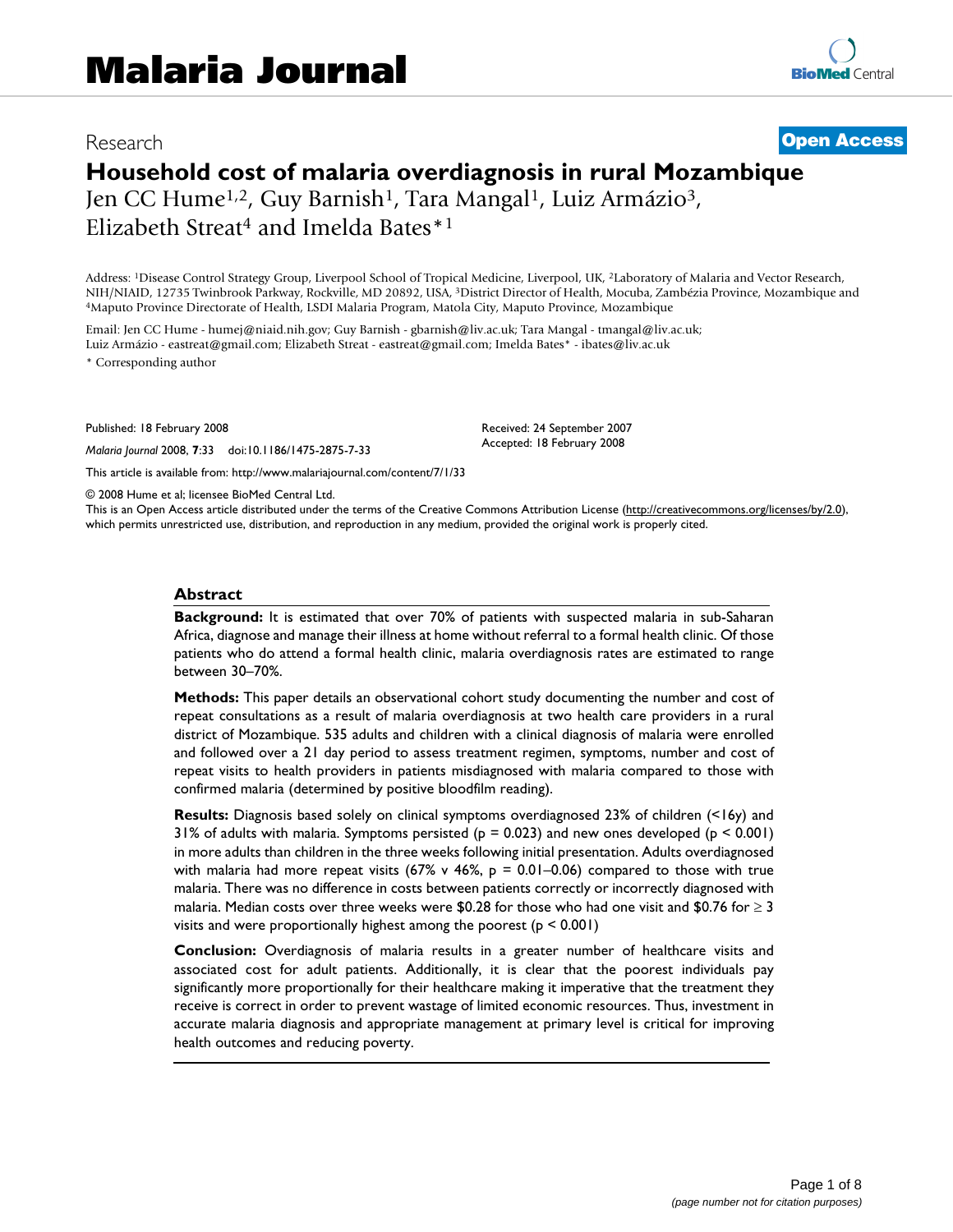#### **Background**

In sub-Saharan Africa over 70% of patients with suspected malaria diagnose and manage their illness at home with traditional remedies or drugs bought from local shops [1]. Attendance at a health clinic usually occurs only after home treatment has failed. Primary level health facilities lack tools for detection of malaria parasitaemia so a diagnosis of malaria is usually based on clinical symptoms such as fever. Despite the development of algorithms to improve the specificity of clinical malaria diagnosis, many infectious diseases mimic malaria illness so this approach leads to over diagnosis rates of 30–70% depending on malaria transmission patterns [1,2]. Overdiagnosis of malaria leads to unnecessary antimalarial drug use, increased drug resistance, and delays in achieving the correct diagnosis: all of which prompt return visits to health facilities.

Malaria misdiagnosis can either result in over estimating or under estimating the burden of disease and in both instances the burden of malaria misdiagnosis is likely to fall most heavily on the poor and vulnerable because they have less resilience to cope with the effects of prolonged ill health [1]. There is almost no evidence available about the economic impact of malaria misdiagnosis on households although there is information about the costs of malaria episodes. Very low income households in Malawi spent 32% of their annual household income on direct and indirect costs for malaria illness compared to 4.2% in more wealthy households [3]. In Sri Lanka, some families spent more than 10% of their annual household income per malaria episode [4] and children lost 10% of school days [5]. Indirect costs, such as transport and days off work for carers represented 79% of total costs of each malaria episode in Ghana [6].

This study documented the number and cost of repeat consultations with health providers in rural Mozambique specifically as a result of malaria overdiagnosis. Such information is important because many countries in sub-Saharan Africa are introducing, or have recently introduced, new malaria drug policies based on combination therapies. These combinations are more expensive than previous first-line drugs such as chloroquine and sulphadoxine-pyrimethamine (SP) and using them to treat illnesses that are not truly malaria will be a significant waste of resources as well as having a detrimental impact on health outcomes and drug resistance. Recommended malaria treatment in Mozambique at the time of this study was amodiaquine and SP (AQ/SP).

High rates of overdiagnosis of malaria are well recognised but have been tolerated because first-line antimalarial drugs, such as chloroquine, were cheap. The introduction of more expensive malaria treatments prompts the need

for better knowledge about the consequences of malaria misdiagnosis to improve targeting of malaria drugs to those who truly have malaria illness and to make sure that the poorest benefit from these highly effective medicines [7].

## **Methods**

#### *Study area*

The study was conducted in Mocuba in central Mozambique, a rural town 80 km from the Zambézia Provincial capital of Quelimane with a population of 66,000. Malaria is Mozambique's leading cause of morbidity and mortality, with an estimated 44–67,000 deaths per annum across all age groups [8]. The entire country is endemic for malaria with perennial transmission in the Zambézia Province peaking in January and April/May. Over 90% of reported malaria cases are due to *Plasmodium falciparum*. Mocuba town has a district hospital and two health centres – one government-owned and one private – which only deliver out-patient care. The study was conducted at both health centres in order to maximise patient enrolment.

#### *Study design*

This was an observational study to document the impact on patients of malaria overdiagnosis that occurs during routine malaria care. Patients who attended the clinics were seen by a triage nurse and those with suspected malaria were diagnosed clinically and treated according to local protocols; all attempts were made not to interfere with local practice, allowing clinic staff to diagnose and treat patients as was customary. A full patient history and temperature reading was taken from all patients. Only first-line treatment with anti-malarial drugs is administered at this level; severe cases are transferred to the district hospital. Patients that had recently been diagnosed with malaria and were returning to the clinic for follow-up tests were excluded from the study. All patients who had a clinical diagnosis of malaria, and who consented to take part in the study, provided a finger prick blood sample for malaria slides for microscopy. This was the only change we made to the routine care of patients at the clinic and was necessary to enable us to determine retrospectively which patients truly had malaria; customarily, slides were only taken in less than 10% of cases. Results from any slides requested as part of routine clinical care were processed as normal and results given to triage nurse on the same day. However the results of the blood slides did not appear to alter the treatment regime as patients with negative results were still prescribed anti-malarials based on the clinical diagnosis. The proportion of clinically diagnosed malaria patients who had malaria parasites was determined by microscopy of Giemsa-stained thick blood films by two independent researchers. Discrepant results were resolved by an independent third microscopist.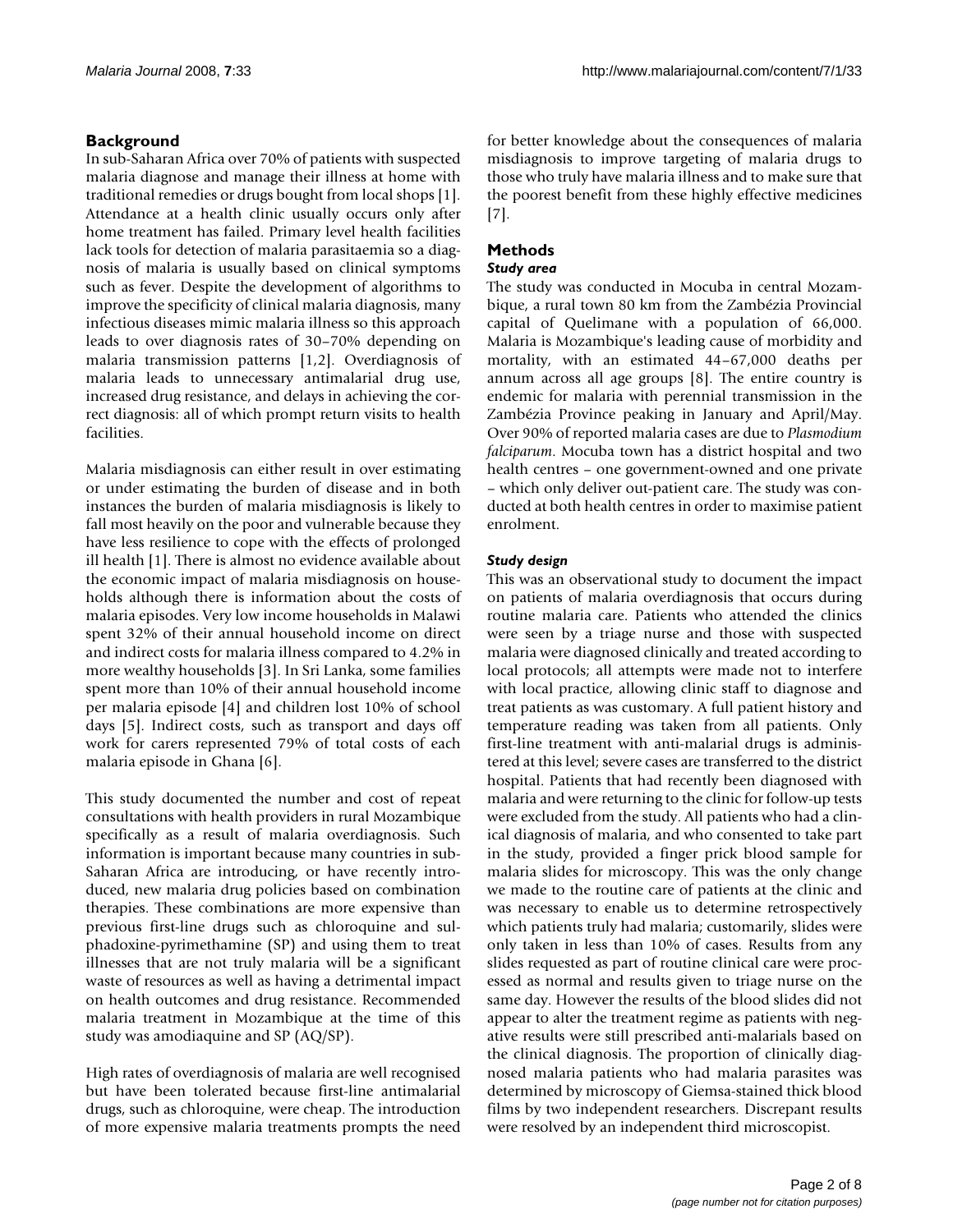#### *Selection of study subjects*

This study compared the household costs associated with repeated health-related consultations between patients correctly and incorrectly diagnosed with malaria in the two health centres. Individuals attending either health clinic in May-June 2004 with malaria clinically diagnosed by the triage nurse, and resident within 10 km of the health clinic (to facilitate patient follow up) were invited to enrol in the study. Clinical diagnosis was based on the presence of symptoms and fever at the time of enrolment, according to the local protocol. Both adults and children were enrolled, with children defined as those under 16 years of age and dependent on parental support.

#### *Ethical approval*

Permission for inclusion in the study was sought from all adult participants, and from carers of child patients. The Liverpool School of Tropical Medicine Research Ethics Committee, the Director of Mozambique's National Malaria Control Programme and the Zambézia Provincial Medical Director granted ethical approval for the study.

#### *Sample size calculation*

After discussions with local health workers, a mean difference of 0.15 health consultations per patient per month was considered to have important implications for local public health. This figure was based on two malariarelated health consultations per patient per annum. For the study to have a 90% power (1-probability of a type II error) to detect a difference of this size at a significant level of 5% (probability of a type I error) the total number of study patients required was 466.

#### *Data collection and variables studied*

Three questionnaires were used for data collection. The first at day 0 when the patient first presented at the clinic and then on days 7 and 21 when subjects were visited at home. For children, questionnaires were completed by the accompanying carer. Three weeks was chosen as the period for follow up because this was sufficient time for any self-limiting infection to have resolved and for any underlying non-malarial cause of fever to have become manifest and to have promoted repeat clinic visits. The baseline questionnaire collected data on: age, sex, education level (adults only), occupation (adults only), symptoms, transport and costs, missed wages (either to the participant directly or to any family member accompanying a sick individual), treatments and cost, and monthly household outgoings. Monthly expenditure rather than monthly income was collected as a pilot study indicated that many individuals were unwilling to provide reliable income data and that expenditure information would be more accurate. Although chosen to be more accurate, household expenditure remains a very difficult entity to measure [9] and data was collected to provide an overview

rather than to conduct detailed analyses. The second and third questionnaires collected additional data on: persistence of initial symptoms, any additional symptoms and number and cost of all health-related interactions (HIs) either with the initial clinic or with other formal and informal healthcare providers (e.g. dispensary, shop, traditional healer, hospital, other clinic, from relative). Financial information was obtained in Mozambican Meticais (Mt) and converted to US Dollars (US\$) using the exchange rate at the time (23,000 Mt equivalent to US\$1.00).

#### *Statistical analysis*

The number of HIs by correctly and incorrectly diagnosed individuals over the 21-day study period were compared by fitting them to a Poisson model using the maximum likelihood method and adjusting for overdispersion. P values that were close to the significance threshold are presented as a range with the lower value representing no overdispersion and the higher value representing adjustment for maximum overdispersion. Costs were compared by Mann-Whitney Tests. Analyses were conducted in SigmaStat version 3.1 and STATA version 8.

#### **Results**

535 patients were enrolled in the study; 170 from the private clinic and 365 from the government clinic. After the 21 day follow up and exclusion of those who did not meet the inclusion criteria (specifically those individuals who lived further than 10 km from the health centre than reported) were correlated with the readable slide information, data was available for 312 patients. Children constituted the majority of study participants (65%; 204/312) with most individuals enrolled at the government clinic (69%; 216/312) (Table 1). Because of referrals from antenatal clinics 71% of adults enrolled at the private clinic and 66% at the government clinic were women. There was no difference between the clinics in the age of adult participants ( $p = 0.095$ , Mann-Whitney U test) but the average age of children was higher at the private clinic ( $p =$ 0.027, Mann-Whitney U test). 94% of adult participants were subsistence farmers.

All 535 individuals enrolled in the study at day 0 had clinically diagnosed malaria but only 396 (74%) had microscopically confirmed parasitaemia. Clinical diagnosis of malaria at both clinics was more reliable for children than adults. 77% of malaria diagnoses in children and 69% in adults were confirmed by microscopy (p = 0.093,  $\chi^2$  test) (Table 1). Although all enrolled patients were clinically diagnosed with malaria, 41% of children (78/188) and 23% of adults (24/106) were not given prescriptions for anti-malarial drugs at the initial visit (Table 2). Of the 192 patients who were given anti-malarials, 133 (69%) received the nationally recommended AQ/SP combina-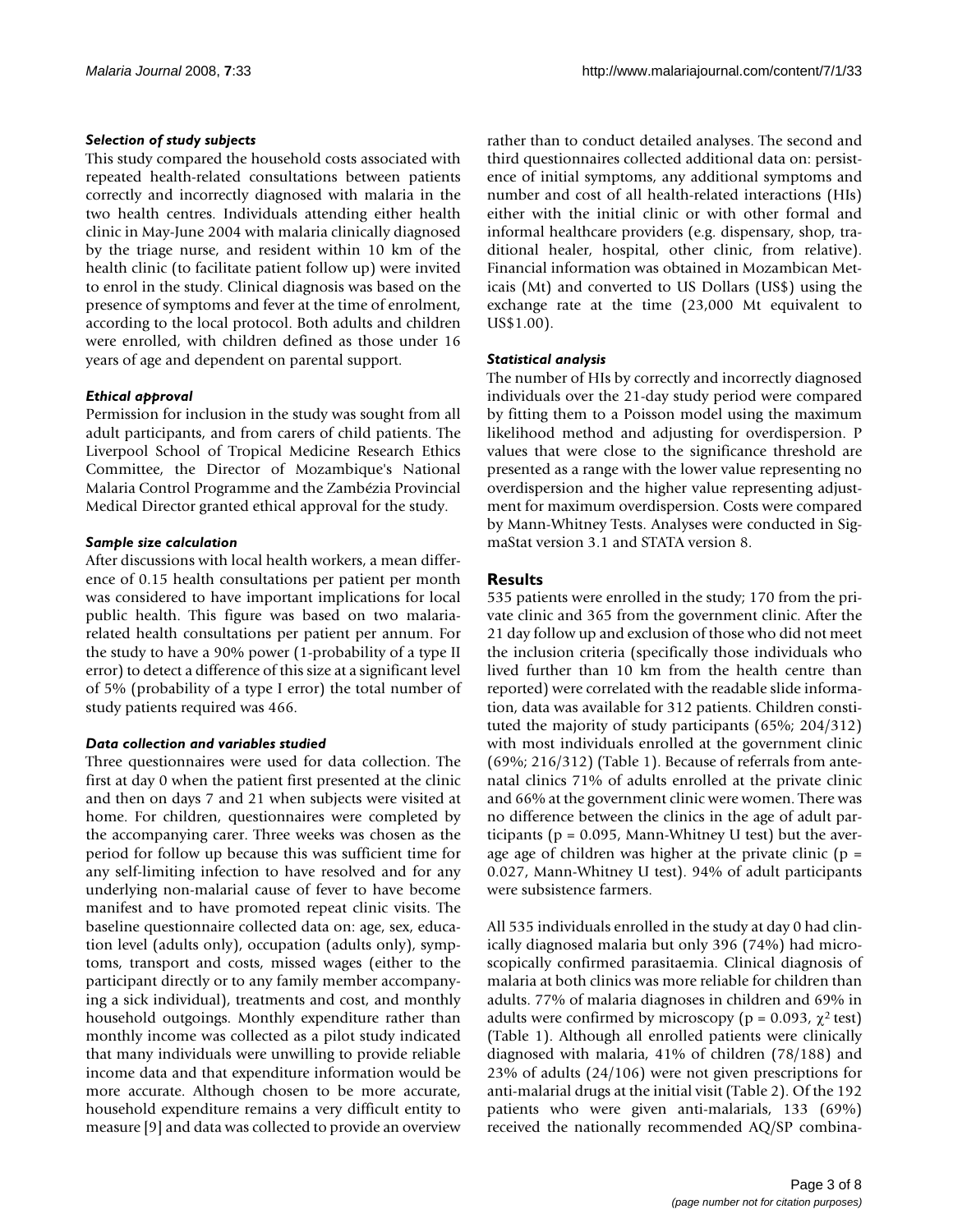| <b>Description</b>                            |                        | <b>Private</b> |              | Government   |              | P value       |
|-----------------------------------------------|------------------------|----------------|--------------|--------------|--------------|---------------|
|                                               |                        | <b>Child</b>   | <b>Adult</b> | <b>Child</b> | <b>Adult</b> |               |
| <b>Sex</b>                                    | Male (%)               | 25(41)         | 10(29)       | 69 (48       | 25 (34       | $PT = 0.711$  |
|                                               | Female (%)             | 36 (59)        | 25(71)       | 74 (52)      | 48 (66)      | $P^2 = 0.424$ |
|                                               | <b>TOTAL</b>           | 61             | 35           | 143          | 73           |               |
| Age (years)                                   | Mean                   | 3.03           | 33.57        | 2.6          | 30.15        | $P = 0.095$   |
|                                               | Range                  | $0.5 - 13$     | $18 - 60$    | $0.2 - 14$   | $16 - 61$    | $P^2 = 0.027$ |
| <b>Occupation</b>                             | Unemployed (%)         |                | 3(9)         |              |              |               |
|                                               | Subsistence farmer (%) |                | 11(31)       |              | 4(5)         |               |
|                                               | Small trader (%)       |                | 4(11)        |              | 21(29)       |               |
|                                               | State employee (%)     |                | 5(14)        |              | 5(7)         |               |
|                                               | Professional (%)       | N/A            | 3(9)         | N/A          | 10(14)       |               |
|                                               | Student (%)            |                | 4(11)        |              | 2(3)         |               |
|                                               | Housewife (%)          |                | 4(11)        |              | 10(14)       |               |
|                                               | Retired (%)            |                | 0            |              | 10(14)       |               |
|                                               | Other (%)              |                | 0            |              | 1(1) 5(7)    |               |
|                                               | Declined answer (%)    |                | 1(3)         |              | 5(7)         |               |
| <b>Malaria</b><br>microscopy                  | Positive (%)           | 83 (78)        | 43 (68)      | 197(76)      | 74 (70)      | $P = 0.968$   |
|                                               | Negative (5)           | 24(22)         | 20(32)       | 62(24)       | 32(30)       | $P^2 = 0.862$ |
|                                               | <b>TOTAL</b>           | 107            | 63           | 259          | 106          |               |
| Median<br>household<br>monthly<br>expenditure |                        | 36.96          | 41.3         | 39.13        | 39.13        | $P = 0.738$   |
| <b>US\$*</b>                                  |                        |                |              |              |              | $P^2 = 0.458$ |

**Table 1: Characteristics of participants with clinically diagnosed malaria.**

N/A = not applicable. \*Sample size for mean monthly expenditure estimate: child private = 35, adult private = 21, child government = 87, adult government = 41. P values generated by chi-square or Mann-Whitney tests comparing adult<sup>1</sup> and child<sup>2</sup> participants respectively between clinics.

| Table 2: Malaria treatment prescribed for patients with clinically diagnosed malaria at day 0 (n = 294; treatment regime not known for |  |
|----------------------------------------------------------------------------------------------------------------------------------------|--|
| $18$ individuals). SP = sulfadoxine pyrimethamine.                                                                                     |  |

| <b>Treatment Regime</b> | <b>Total</b> |                               | Adult                         | <b>Child</b>                  |                               |  |
|-------------------------|--------------|-------------------------------|-------------------------------|-------------------------------|-------------------------------|--|
|                         |              | <b>Microscopy</b><br>positive | <b>Microscopy</b><br>negative | <b>Microscopy</b><br>positive | <b>Microscopy</b><br>negative |  |
| No antimalarial         | 112          | 17(21.8%)                     | 7(25%)                        | 43 (32.3%)                    | 35 (63.6%)                    |  |
| Antimalarial            | 192          | 61(78.2%)                     | 21 (75%)                      | 90 (67.7%)                    | 20 (36.4%)                    |  |
| Amodiaguine/SP          | 133          | 44                            | 20                            | 57                            | 12                            |  |
| Chloroquine             | 12           | 10                            |                               |                               |                               |  |
| Quinine                 |              |                               |                               |                               |                               |  |
| Amodiaguine alone       |              | 0                             |                               |                               |                               |  |
| SP alone                | 37           | 6                             |                               | 24                            | ь                             |  |
| Total                   | 294          | 78                            | 28                            | 133                           | 55                            |  |

tion, 37 (19%) received SP alone and the remainder received monotherapy with chloroquine, quinine or amodiaquine. Retrospective analysis of antimalarial prescriptions for adults with microscopically confirmed malaria, revealed no difference in the anti-malarial drugs prescribed for those with true malaria compared to those with a false positive diagnosis ( $p = 0.933$ ,  $\chi^2$  test).

75 (37%) children and 43 (40%) adults still had their original symptoms at day 7 but this had fallen to 33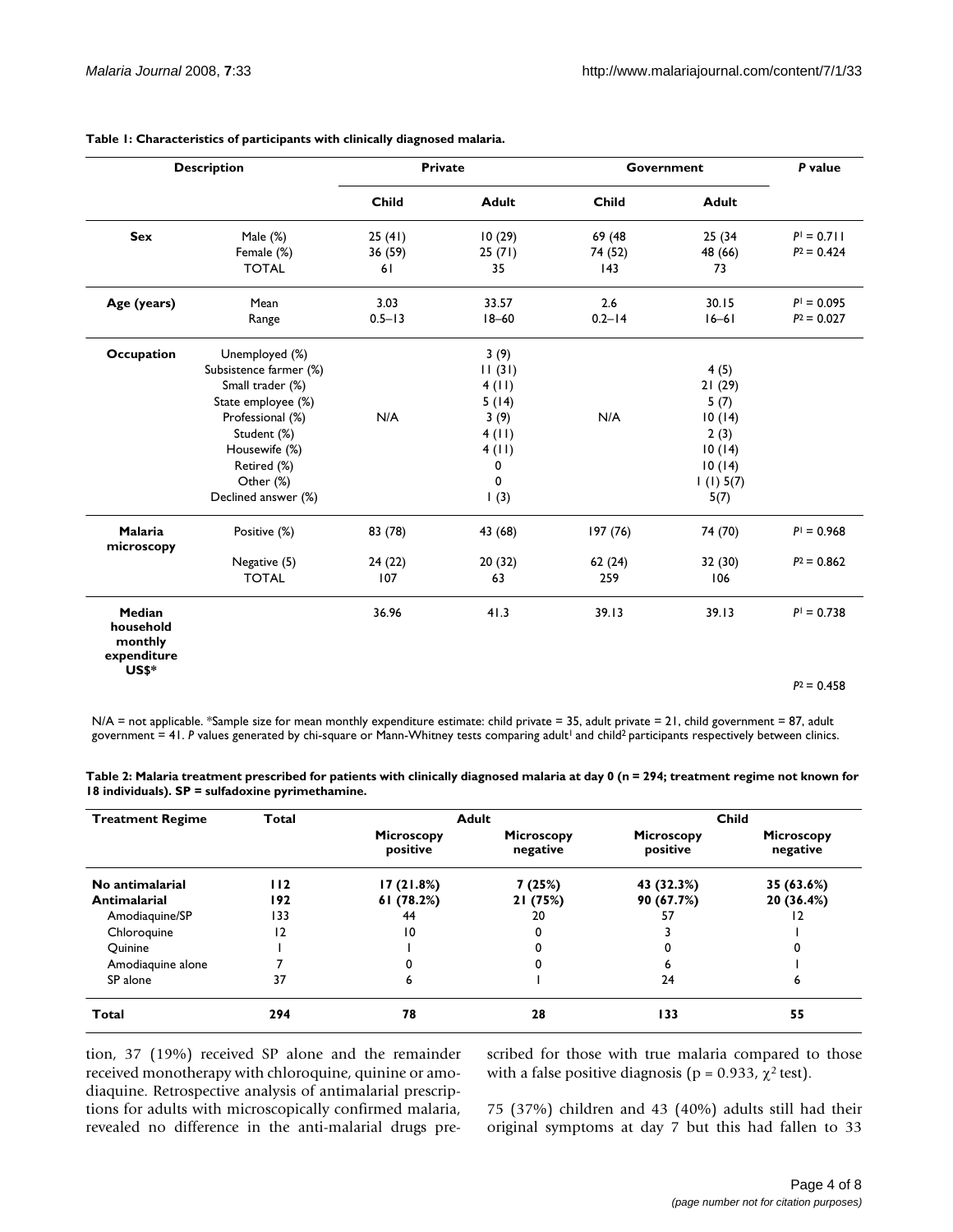|                                      |                                | <b>Adult</b>                   | <b>Child</b>                   |                                |  |  |
|--------------------------------------|--------------------------------|--------------------------------|--------------------------------|--------------------------------|--|--|
| <b>Repeat Visit</b><br><b>Number</b> | Malaria microscopy<br>negative | Malaria microscopy<br>positive | Malaria microscopy<br>negative | Malaria microscopy<br>positive |  |  |
| 0                                    | 10(33)                         | 42 (54)                        | 29(45)                         | 65(45)                         |  |  |
|                                      | 8(27)                          | 12(15)                         | 13(22)                         | 27(19)                         |  |  |
| C.                                   | 4(13)                          | 13(17)                         | 4(7)                           | 30(21)                         |  |  |
|                                      | 5(17)                          | 4(5)                           | 6(10)                          | 10(7)                          |  |  |
| 4                                    | $\vert$ (3)                    | 6(7)                           | 4(7)                           | 9(6)                           |  |  |
| $5 - 9$                              | 2(6)                           | $\mathsf{I}(\mathsf{I})$       | 3(5)                           | 4(3)                           |  |  |
| Total                                | 30                             | 78                             | 59                             | 145                            |  |  |

**Table 3: Number (%) of health interactions sought by adults and children over the 21-day study period.**

(16%) and 30 (28%) respectively by day 21. At day 21 but not at day 7, prevalence of original symptoms was significantly higher in adults than in children (day  $7 p = 0.933$ ; day 21 p = 0.023,  $\chi^2$  test). 51 (25%) children and 41 (38%) adults had developed new symptoms such as anaemia, wheezing, cough, convulsions, diarrhoea, vomiting, constipation and earache by day 7 and these persisted to day 21 in 26 (24%) of adults and 15 (7%) of children. The chance of new symptoms occurring was significantly greater in adults compared to children at day 7 ( $p = 0.024$ ,  $\chi^2$  test) and day 21 (p < 0.001,  $\chi^2$  test). There was no significant difference in persistence of original symptoms or in recurrence of new symptoms between patients (either adults or children) with a correct or incorrect diagnosis of malaria at either 7 or 21 days.

The number of times individuals sought any HI during the 21 days after their initial visit varied from 0 (47%; 146/312 individuals) to nine (one individual). For the 53% of patients who had more than one HI, the median number of attendances was two (Table 3). 54% of children had one or more HIs with no difference in frequency between those with or without microscopy confirmed malaria ( $p = 0.879$ , maximum likelihood estimation with adjustment for overdispersion). 46% of adults with microscopy confirmed malaria had  $\geq 1$  HIs compared to 67% who were misdiagnosed with malaria ( $p = 0.01-0.06$ , maximum likelihood estimation with adjustment for overdispersion). The number of HIs by participants who had malaria confirmed by microscopy were also analysed according to whether they received anti-malarial treatment at day 0 or not. There was no difference in HIs between the treated and untreated group for children or adults. Although most repeat health interactions occurred at the original health clinic (61% by adults and 73% by children), 26% of interactions by adults and 24% by children took place at local shops or traditional medicine providers (Figure 1).

Healthcare costs incurred by patients over the 21 days following their initial presentation were analysed by clinic





because of the different consultation fees charged by the private and government clinics (\$0.21 and \$0.04 respectively). The median and  $25-75$ <sup>th</sup> percentile results are presented because the results were not normally distributed (Table 4). Median costs were higher at the private clinic (\$0.57, \$0.43–0.87 for children and \$0.74, 0.54–1.03 for adults at the private clinic; \$0.28, 0.15–0.52 and \$0.48, 0.24–0.85 at the government clinic). The distribution of expenditure between medications and consultations was similar in adults and children with adults spending 77%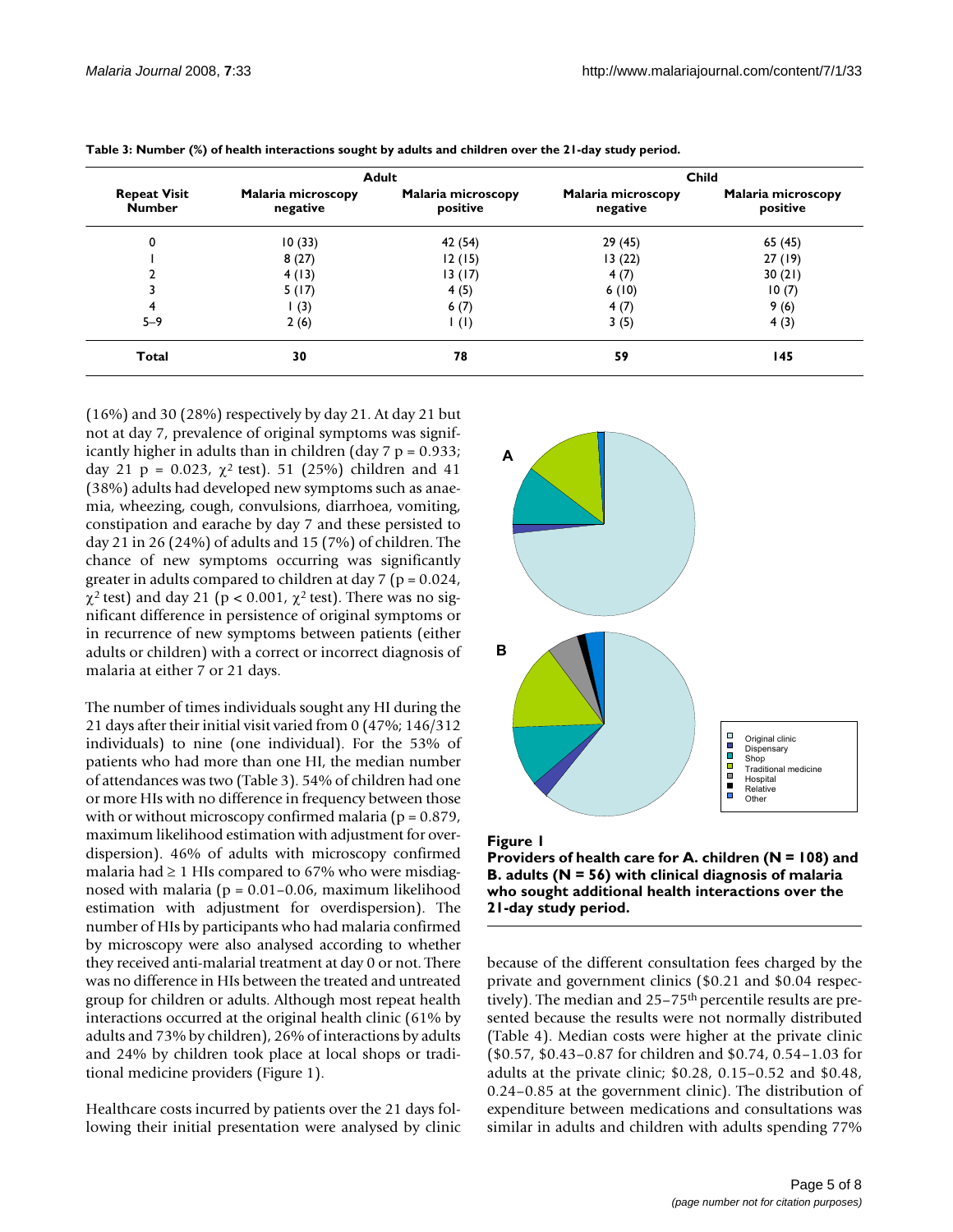| <b>Cost US\$</b>             | Private (US\$)                         |                                          |                                 |                                          | Government (US\$)               |                                   |                                        |                                          |
|------------------------------|----------------------------------------|------------------------------------------|---------------------------------|------------------------------------------|---------------------------------|-----------------------------------|----------------------------------------|------------------------------------------|
|                              | <b>Child</b>                           |                                          | Adult                           |                                          | <b>Child</b>                    |                                   | <b>Adult</b>                           |                                          |
|                              | <b>Malaria</b><br>diagnosis<br>correct | <b>Malaria</b><br>diagnosis<br>incorrect | Malaria<br>diagnosis<br>correct | <b>Malaria</b><br>diagnosis<br>incorrect | Malaria<br>diagnosis<br>correct | Malaria<br>diagnosis<br>incorrect | <b>Malaria</b><br>diagnosis<br>correct | <b>Malaria</b><br>diagnosis<br>incorrect |
| <b>Median</b><br>25th-75th % | 0.62<br>$0.44 - 0.92$                  | 0.52<br>$0.44 - 0.59$                    | 0.74<br>$0.57 - 1.12$           | 0.73<br>$0.46 - 0.80$                    | 0.39<br>$0.15 - 0.48$           | 0.29<br>$0.13 - 0.72$             | 0.45<br>$0.22 - 0.65$                  | 0.48<br>$0.37 - 0.91$                    |
| n                            | 48                                     | 13                                       | 28                              |                                          | 97                              | 46                                | 50                                     | 23                                       |

**Table 4: Costs of HIs incurred by adults and children who were correctly and incorrectly diagnosed with malaria at the private and government clinics.**

on medications and 23% on consultations and children spending 76% and 24%. There was no difference in costs between patients correctly or incorrectly diagnosed with malaria. The number of HIs correlated positively  $(r =$ 0.439,  $p < 0.0001$ ) with the costs incurred over the 21 day period with median costs of HIs by adults and children ranging from \$0.28 for the initial visit to \$0.51 for 1 HIs, \$0.52 for 2 HIs, \$0.76 for ≥ 3 HIs.

Monthly household expenditure varied widely from \$9– 174 and did not differ significantly between those attending the private and government clinics ( $p = 0.826$ , Mann-Whitney U test). Median monthly expenditure was lowest in the households of children presenting to the private clinic (US\$36.96) and highest in the households of adults presenting at the private clinics (US\$41.3). Health costs over the 21 day study period ranged from \$0.1–19.3 (median 1.1) and were proportionally significantly higher  $(p < 0.001$ , Mann-Whitney U test) in patients with a household expenditure of  $\leq$  \$40/month (i.e. the lowest quintile of household expenditure) compared to those with household expenditure \$40–200 (Figure 2). Matching data about loss of earnings (i.e. indirect costs) and monthly expenditure was available for 20 adults and 38 carers. The amount of earnings lost through ill health or by having to take time off work to look after a sick family member varied widely from <\$0.01 – \$21.7. The median proportion of monthly expenditure that these lost earnings represented was 2.1% for those with expenditures <\$40/month and 1.3% for those with expenditure >\$40/ month (p = 0.229, Mann-Whitney U test).

#### **Discussion** *Findings*

In this study, malaria overdiagnosis rates based on clinical features alone were 23% in children and 31% in adults in rural health clinics in malaria endemic Mozambique. Despite all study patients having a clinical diagnosis of malaria, only 59% of children and 77% of adults were given prescriptions for anti-malarial drugs, and 31% of these prescriptions were for drugs that were not first line treatment in Mozambique's national malaria policy at that time. There is no obvious rationalization for these





disparities in prescription rate and drug choice, but they highlight a very worrying issue and it is important to know whether the trend is unique to this setting or representative of a wider scale problem.

A surprisingly high number of patients (53%) sought further health advice after their initial consultation and 25% of these interactions took place with traditional medicine outlets or shops rather than the clinic they had originally attended. Three weeks after the initial consultation, 28% of adults still had their original symptoms and one week after initial consultation 38% of adults had developed new symptoms. These clinical outcomes were significantly worse in adults than in children who overall had a higher proportion of correct malaria diagnoses. Adults who had been overdiagnosed with malaria had significantly more health consultations during the following three weeks than those who had been correctly diagnosed. There was no difference in expenditure on health care dur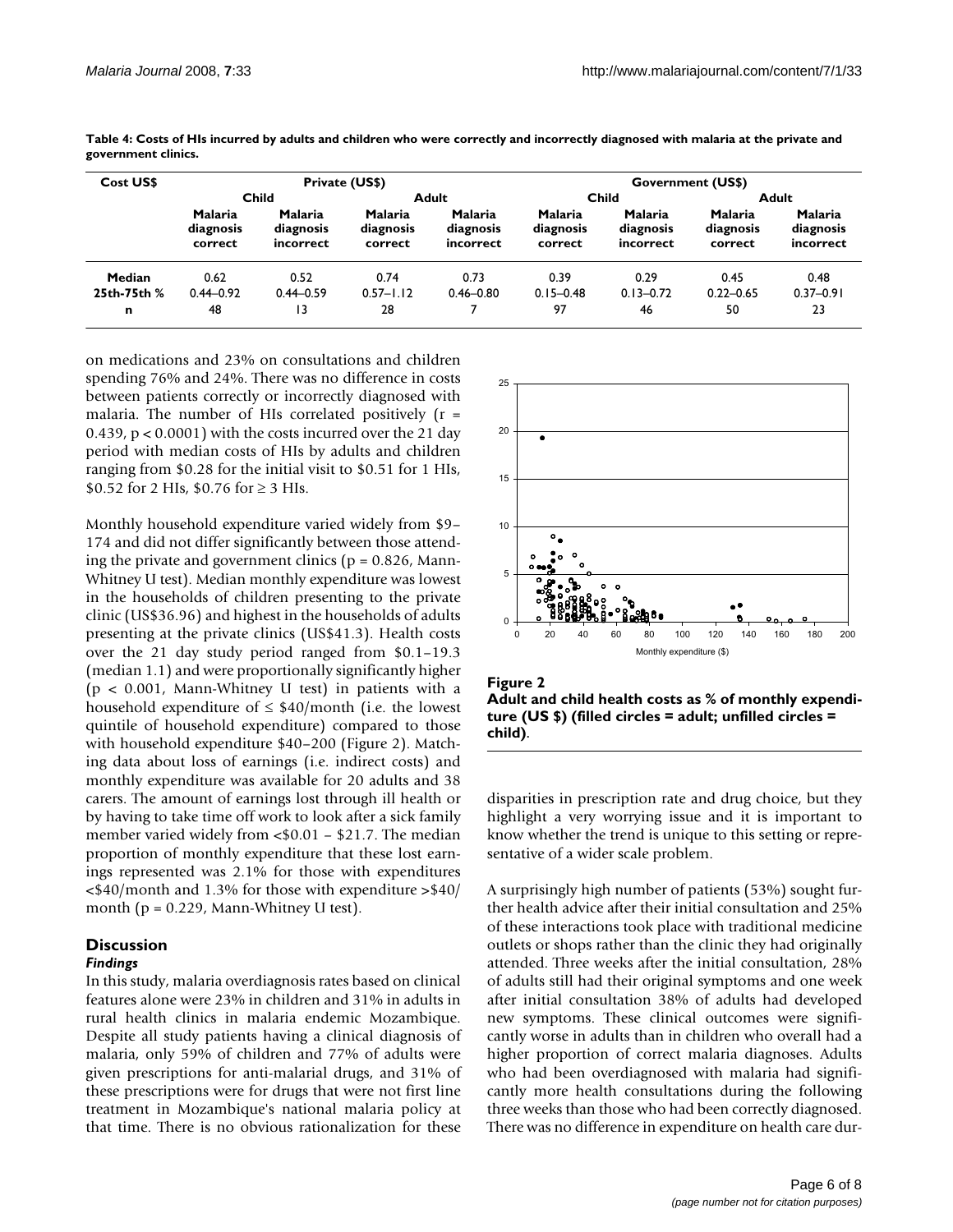ing this period between patients correctly or incorrectly diagnosed with malaria and this may have been related to inconsistencies in antimalarial treatment for both groups as well as wide variation in health expenditure between individuals. Total health costs and lost earnings as a proportion of monthly expenditure during the three weeks were significantly higher in the poorest households.

#### *Comparison with other studies*

The rates of malaria overdiagnosis using clinical features alone in this study and the inconsistencies in anti-malarial treatment are very similar to findings from other studies [1,2,10]. This study exemplifies some of the challenges that have been described in the literature in ensuring implementation of new malaria treatment policies. These challenges include encouraging appropriate health-seeking behaviour for diagnosis for fever [11], ensuring drugs reach the poorest households [7] and lack of management capacity to ensure that drugs are only given to confirmed malaria cases [12].

Published studies about the household costs of malaria illness highlight the need to take account of both direct and indirect costs and the disproportionately high economic burden that malaria places on the poorest households [4]. Several studies in developing countries have shown that indirect costs (time missed from work) are around three times higher than direct costs (medications and consultations) [13-15]. All these studies considered the cost of individual episodes of malaria rather than the economic impact on households of repeated health visits due to misdiagnosis. A study of individual malaria episodes from Myanmar, showed that the duration of illness, low income and days lost from work by accompanying persons were associated with higher costs and the authors suggested that the use of confirmatory diagnosis could contribute to minimising the household burden of malaria [14]. The prolonged ill health, and the high frequency and cost of repeated health interactions following clinical diagnosis of malaria found in this study support this suggestion.

### **Limitations**

Because this was an observational study and confirmation of true malaria infections was done retrospectively, there were no alterations in clinical practice at the health clinics. The inconsistent prescribing of anti-malaria drugs for clinically diagnosed malaria patients, and the occasional use during follow up visits of malaria microscopy results of unknown quality, meant that it was difficult to draw conclusions from data that compared outcomes and costs between those with true and overdiagnosed malaria. Although patients reporting to the formal health clinics in Mocuba were accessed, during the study period, it is recognized that individuals who never access these formal

health services may have been excluded and that these individuals are, potentially, most at risk from the consequences of malaria infection.

Health-seeking behaviour was not specifically examined in this study but could confound our results about frequency and cost of health interactions as it is influenced by many factors such as the patient or carers' (usually women) ability to make decisions about types of health care and to access money [16]. Ineffective malarial treatment would have reduced the differential in health consultation frequency between those correctly and incorrectly diagnosed with malaria and despite this the data indicated a strong trend towards increased health consultations in adult patients who were overdiagnosed with malaria.

The true costs of overdiagnosis for malaria negative patients cannot be strictly inferred as there is no way of knowing what would have happened to these individuals if a confirmed negative diagnosis had been available. That is to say, if a slide negative individual had been investigated and treated for a non-malaria cause of their symptoms, what the costs of their diagnosis and subsequent treatment would have been and whether their symptoms would have resolved and how this would have affected the number of repeat visits. It was not possible to answer these questions in our study because it was an observational study so changes to regular practice were not feasible and the health facilities had very limited resources to investigate non-malaria causes of symptoms.

The malaria overdiagnosis rates and costs presented in this study may not be transferable to other contexts where malaria transmission patterns, health-seeking behaviour and health systems differ from those in rural Mozambique. However, the consequences of failing to confirm clinically diagnosed malaria infections, particularly on the poorest households, will be common to many communities in sub-Saharan African countries.

#### *Implications*

Malaria overdiagnosis rates using clinical features alone continue to be unacceptably high in all patients except young children living in areas of intense transmission [17]. Malaria microscopy, the gold standard for malaria diagnosis, has accuracy in routine use of 70–75% and costs less than \$0.5 a test but is not usually provided at primary level facilities because it requires trained and supervised microscopists, well-maintained microscopes and systems for checking quality [18]. A simpler diagnostic test, the rapid malaria antigen detection dipstick [17] is becoming affordable (<\$1/test), is easy to use and is particularly useful for excluding malaria infection. Even when diagnosis is used correctly, overdiagnosis is likely to